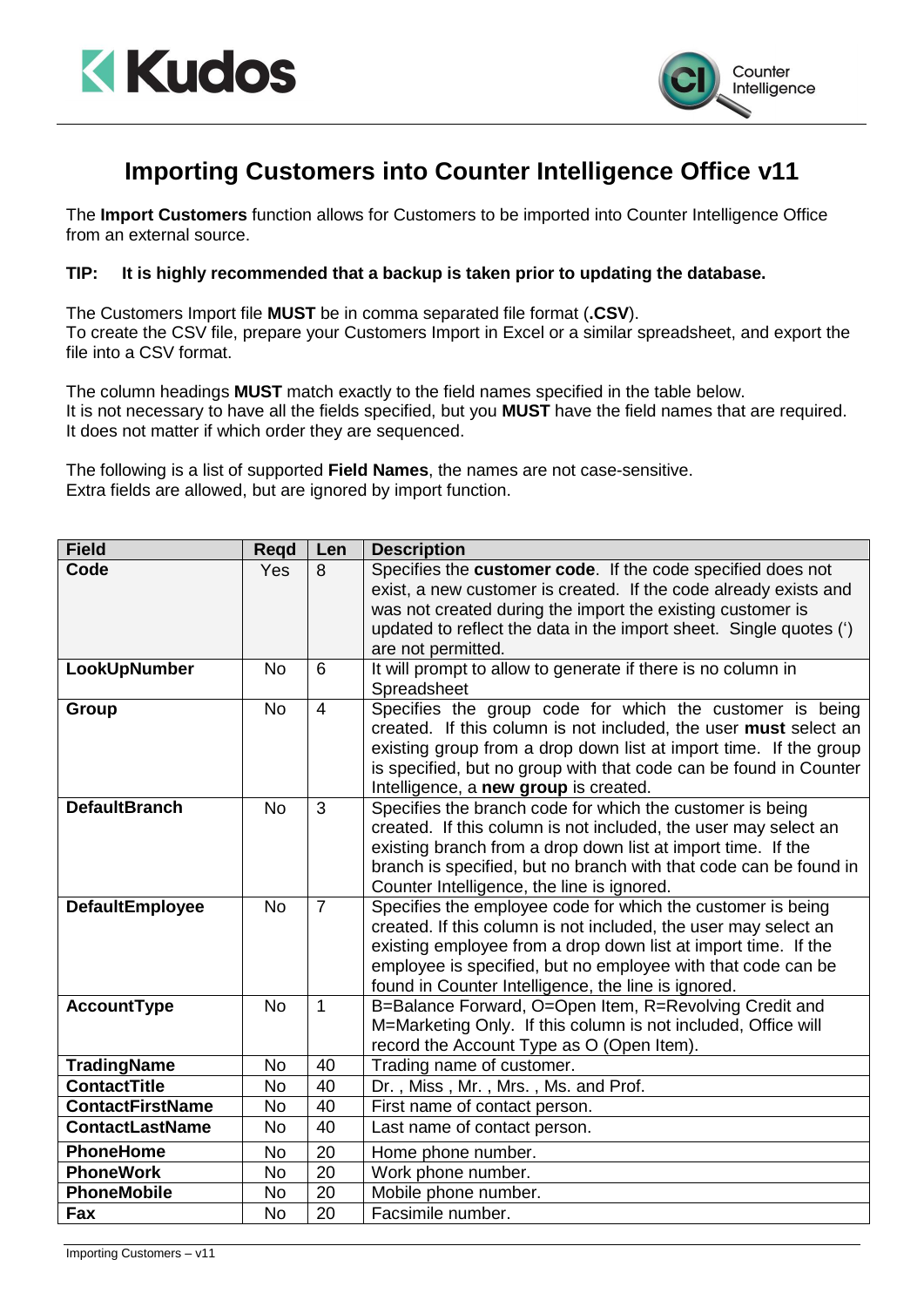



| <b>Field</b>                   | Regd      | Len            | <b>Description</b>                                                                                                        |
|--------------------------------|-----------|----------------|---------------------------------------------------------------------------------------------------------------------------|
| <b>Email</b>                   | No        | 60             | Email address. Multiple email addresses can be imported                                                                   |
|                                |           |                | separated by a :.                                                                                                         |
| Website                        | No        | 255            | Website address.                                                                                                          |
| <b>Street</b>                  | <b>No</b> | 255            | Address Street/Suburb.                                                                                                    |
| City                           | <b>No</b> | 40             | Address City.                                                                                                             |
| <b>PostCode</b>                | No        | 12             | Address Post Code of address.                                                                                             |
| <b>Country</b>                 | No        | 40             | Address Country.                                                                                                          |
| <b>DeliveryStreet</b>          | <b>No</b> | 255            | Delivery address street/suburb.                                                                                           |
| <b>DeliveryCity</b>            | No        | 40             | Delivery address city.                                                                                                    |
| <b>DeliveryPostCode</b>        | No        | 12             | Post Code of delivery address.                                                                                            |
| <b>DeliveryCountry</b>         | No        | 40             | Delivery address country.                                                                                                 |
| <b>Note</b><br><b>TermCode</b> | <b>No</b> | 80             | Note.                                                                                                                     |
|                                | <b>No</b> | $\mathbf 1$    | P='of the Month Following Invoice Date' or D='Days After Date<br>of Invoice'.                                             |
|                                | <b>No</b> | $\overline{4}$ | If term code is P, term days must be between 1 and 31. If term                                                            |
| <b>TermDays</b>                |           |                | code is D, term days must be between 0 and 9999. If this                                                                  |
|                                |           |                | column is not included, Office will record the Term Days as 0.                                                            |
| <b>CreditLimit</b>             | <b>No</b> | 9              | Amount of credit limit. If this column is not included or blank,                                                          |
|                                |           |                | Office will record the Credit Limit as 0.                                                                                 |
| <b>AllowMarketing</b>          | <b>No</b> | $\mathbf{1}$   | 0=not allow marketing and 1=allow marketing. If Account Type                                                              |
|                                |           |                | is M then Allow Marketing should always be set to allow                                                                   |
|                                |           |                | marketing (1). If this column is not included, Office will record                                                         |
|                                |           |                | the Allow Marketing as 0.                                                                                                 |
| <b>MarketingField1</b>         | <b>No</b> |                | Customer marketing field 1 value. Length or field type will                                                               |
|                                |           |                | depend on settings. If type of marketing field is date,                                                                   |
|                                |           |                | 'dd/mm/yyyy' format must be used.                                                                                         |
| <b>MarketingField2</b>         | <b>No</b> |                | Customer marketing field 2 value. Length or field type will                                                               |
|                                |           |                | If type of marketing field is date,<br>depend on settings.<br>'dd/mm/yyyy' format must be used.                           |
| <b>MarketingField3</b>         | <b>No</b> |                | Customer marketing field 3 value. Length or field type will                                                               |
|                                |           |                | depend on settings. If type of marketing field is date,                                                                   |
|                                |           |                | 'dd/mm/yyyy' format must be used.                                                                                         |
| <b>MarketingField4</b>         | <b>No</b> |                | Customer marketing field 4 value. Length or field type will                                                               |
|                                |           |                | depend on settings.<br>If type of marketing field is date,                                                                |
|                                |           |                | 'dd/mm/yyyy' format must be used.                                                                                         |
| <b>MarketingField5</b>         | No        |                | Customer marketing field 5 value. Length or field type will                                                               |
|                                |           |                | depend on settings. If type of marketing field is date,                                                                   |
|                                |           |                | 'dd/mm/yyyy' format must be used.                                                                                         |
| <b>MarketingField6</b>         | No        |                | Customer marketing field 6 value. Length or field type will                                                               |
|                                |           |                | depend on settings. If type of marketing field is date,                                                                   |
|                                |           |                | 'dd/mm/yyyy' format must be used.                                                                                         |
| <b>MarketingField7</b>         | <b>No</b> |                | Customer marketing field 7 value. Length or field type will<br>depend on settings.<br>If type of marketing field is date, |
|                                |           |                | 'dd/mm/yyyy' format must be used.                                                                                         |
| <b>MarketingField8</b>         | <b>No</b> |                | Customer marketing field 8 value. Length or field type will                                                               |
|                                |           |                | depend on settings. If type of marketing field is date,                                                                   |
|                                |           |                | 'dd/mm/yyyy' format must be used.                                                                                         |
| <b>MarketingField9</b>         | <b>No</b> |                | Customer marketing field 9 value. Length or field type will                                                               |
|                                |           |                | depend on settings.<br>If type of marketing field is date,                                                                |
|                                |           |                | 'dd/mm/yyyy' format must be used.                                                                                         |
| <b>MarketingField10</b>        | No        |                | Customer marketing field 10 value. Length or field type will                                                              |
|                                |           |                | depend on settings. If type of marketing field is date,                                                                   |
|                                |           |                | 'dd/mm/yyyy' format must be used.                                                                                         |